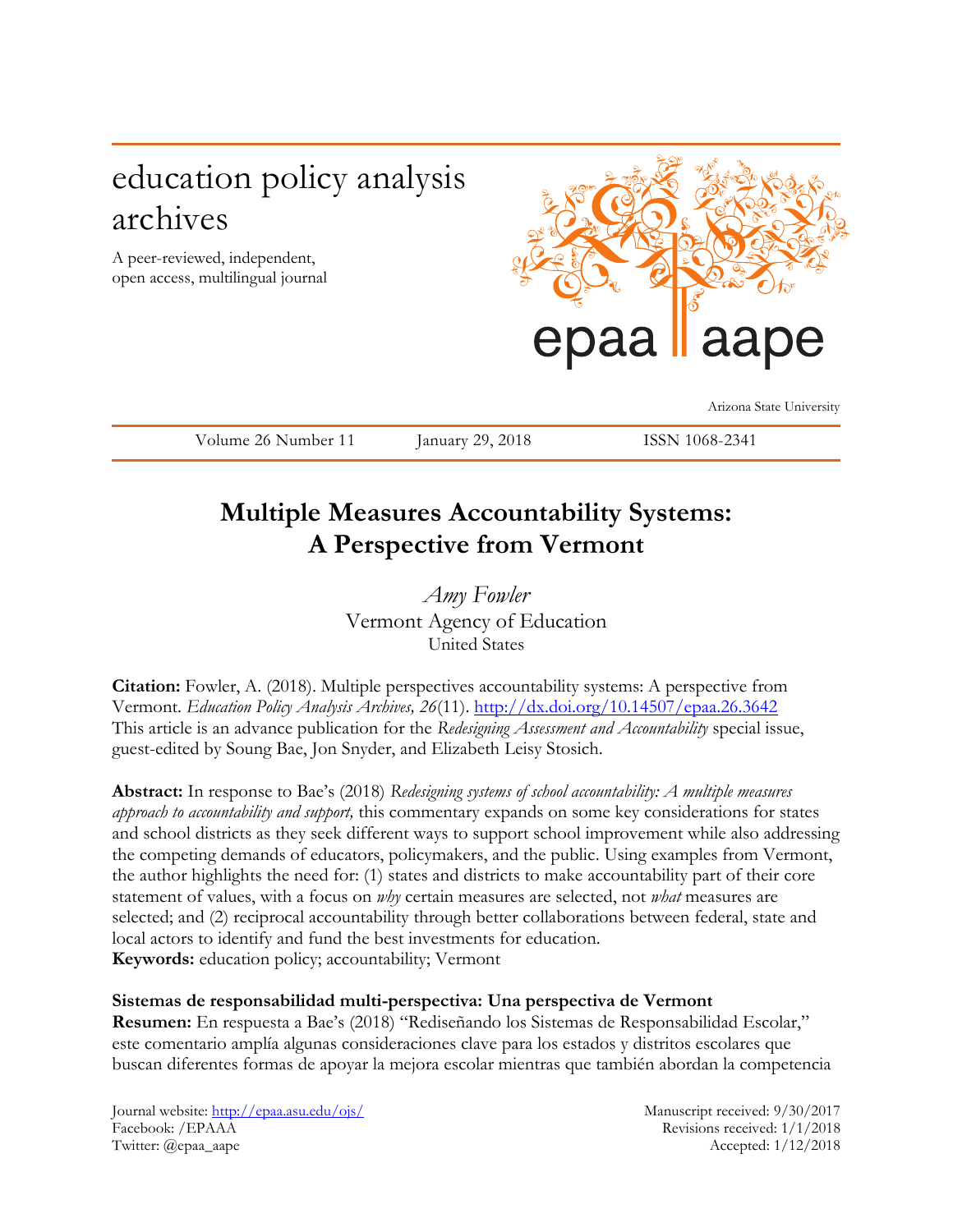las demandas de los educadores, los políticos y el público. Usando ejemplos de Vermont, el autor destaca la necesidad de: (1) que los estados y distritos hagan que la rendición de cuentas sea parte de su declaración de valores central, con un enfoque en por qué se seleccionan ciertas medidas, no qué medidas se seleccionan; y (2) responsabilidad recíproca a través de mejores colaboraciones entre los actores federales, estatales y locales para identificar y financiar las mejores inversiones para la educación.

**Palabras clave:** política educativa; responsabilidad; Vermont

#### **Sistemas de responsabilidade multi-perspectiva: Uma perspectiva de Vermont**

**Resumo:** Em resposta aos "Redesenhando Sistemas de Responsabilidade Escolar" de Bae (2018), este comentário amplia algumas considerações importantes para estados e distritos escolares que procuram diferentes maneiras de apoiar a melhoria escolar, ao mesmo tempo em que abordam as demandas dos educadores , políticos e público. Usando exemplos de Vermont, o autor destaca a necessidade de: (1) que os estados e os distritos tornem a responsabilidade parte da sua declaração básica de valores, com foco em por que certas medidas são selecionadas, e não o que medidas selecione; e (2) responsabilidade recíproca através de melhores colaborações entre atores federais, estaduais e locais para identificar e financiar os melhores investimentos para a educação. **Palavras-chave:** política educacional; responsabilidade; Vermont

## **Multiple Measures Accountability Systems: A Perspective from Vermont**

Accountability. I'm not sure there is a word in education more rife with multiple meanings and problematic understanding. The public seeks measures of accountability to understand how well education tax dollars are being spent–most expect schools to prepare our youth for active participation in civic and economic life, but few agree on how to get there. Educators wants systems of accountability that accurately depict the complexity of their work and don't hold them responsible for factors beyond their control. Those seeking equity worry that efforts to minimize external factors will result in perpetuating inequities and lower expectations for some. And through it all is the misplaced notion that our public education sector simply needs the right combination of carrots and sticks in order to improve educational outcomes for students.

As Bae describes in *Redesigning systems of school accountability: A multiple measures approach to accountability and support* (2018), many states, districts and nations are striving to find different ways to address the competing demands of these varied audiences.

#### **Accountability as a Statement of Values**

A key component of Bae's work (2018) is the degree to which the accountability system reflects the core values and goals of the entity engaged in the work. Ultimately, this is the struggle in choosing priorities—too many measures and the public and schools cannot focus, but in the culling to critical areas, other important aspects of schools are set aside. For example, in Vermont we have eight critical content areas but only the funding to cover assessments in 3, possibly 4. Absent federal guidelines, we still would have chosen a literacy and math assessment--these are critical for students accessing a successful future. We selected science as a third because it is required by ESSA and physical fitness because we are concerned that the emphasis on academic preparation has reduced time spent at play, in recess and in physical education and health. But we also highly value arts, social science, and world languages, technology, and the transferable skills and we can't afford to assess those areas with current resources and we worry this will lead to an inadvertent distortion of instruction.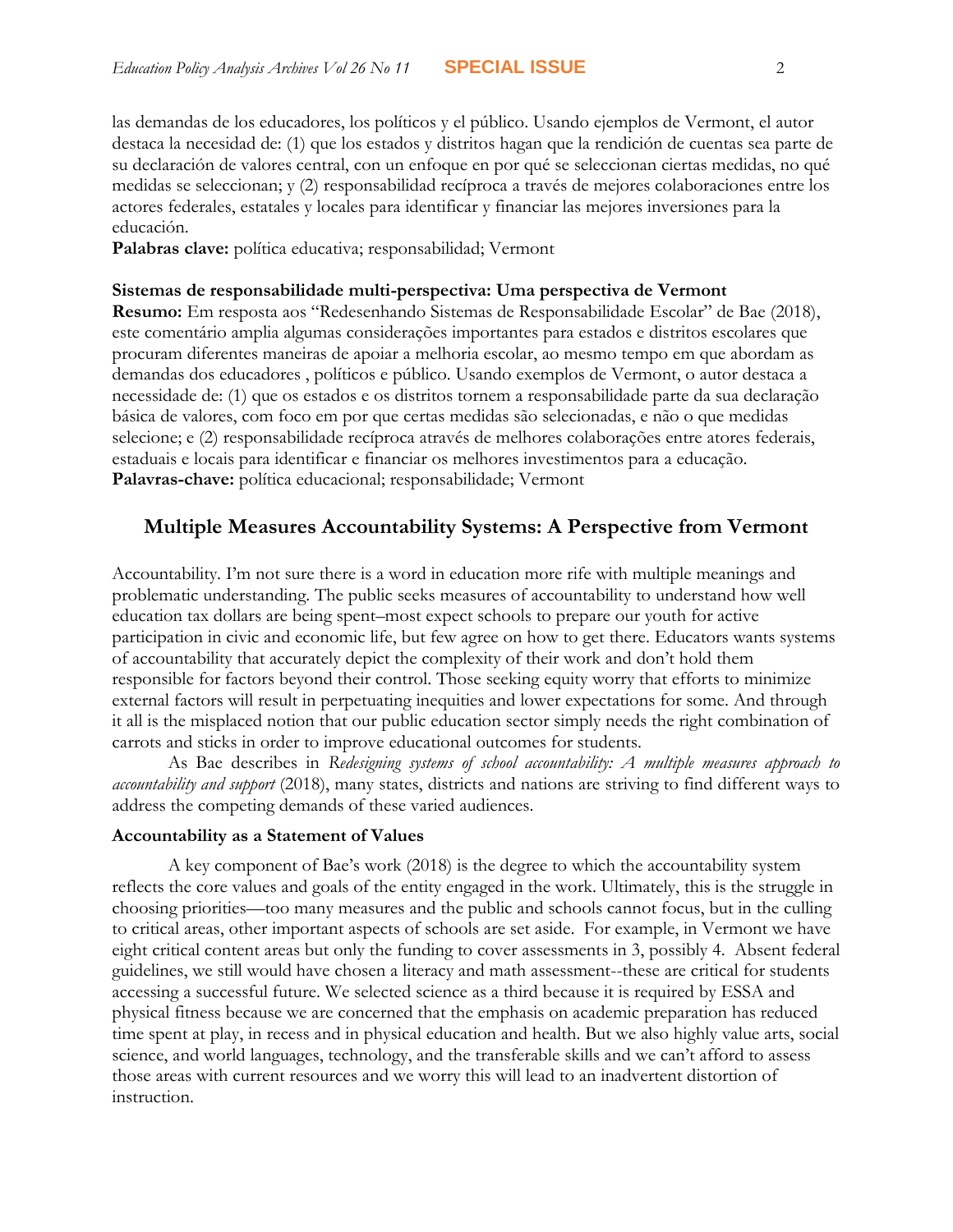This article helps readers to see that strong accountability systems bring forward some, but not all, measures that describe high quality outcomes for students. At one point, I believed we could identify the "right" measures—that there would be agreement across the sector for what we should measure. Now, I see that it is far more important to help everyone understand *why* measures are selected, what they do and don't tell us about school quality and the reasons why these measures are good proxies for all of the other school factors that are more challenging to quantify.

#### **Reciprocal Accountability**

Without a doubt, we all hope that resources allow for reciprocity between federal, state and local actors in supporting school improvement. However, this should not be interpreted as a blank check for improvement–public funds to support education are not unlimited. As Bae (2018) points out—more money isn't always the answer; it is putting that money to good use in proven ways that leads to better outcomes.

Continuing the long tradition of ESEA, ESSA pushing the greatest amount of federal dollars to the local school level—this makes a lot of sense, we want the funds to be affecting the students in schools. However, this also means that school systems have the greatest discretion over how they spend their resources and they are often constrained by local obligations. For example, one school system may be excelling in reading/language arts and quite poorly in mathematics. The school attributes the reading success to an intensive part-time reading specialist and is reluctant to divert resources to provide math support out of fear the reading would suffer if less support was available. Whether or not this is the best course of action to take is debatable, but absence an increase in funding it is a decision the local level must make. State agencies can support school systems in making better investments by looking carefully at needs assessments and linking federal spending to those needs; we need to help them think carefully about the value of each dollar.

### **About the Author**

#### **Amy Fowler**

Vermont Agency of Education [amy.fowler@vermont.gov](mailto:amy.fowler@vermont.gov) Dr. Amy Fowler serves as the Deputy Secretary of Education for Vermont following prior experience as a teacher, and a central office leader in several school systems across the nation.

### **About the Guest Editors**

#### **Elizabeth Leisy Stosich**

### Fordham University

[estosich@fordham.edu](mailto:estosich@fordham.edu)

Elizabeth Leisy Stosich is an Assistant Professor in Educational Leadership, Administration, and Policy at Fordham University. Previously, she was a Research and Policy Fellow at the Stanford Center for Opportunity Policy in Education. Her research interests include education policy, assessment and accountability, school and district leadership, school improvement, and teachers' professional learning.

**Soung Bae** Stanford University [soungb@stanford.edu](mailto:soungb@stanford.edu)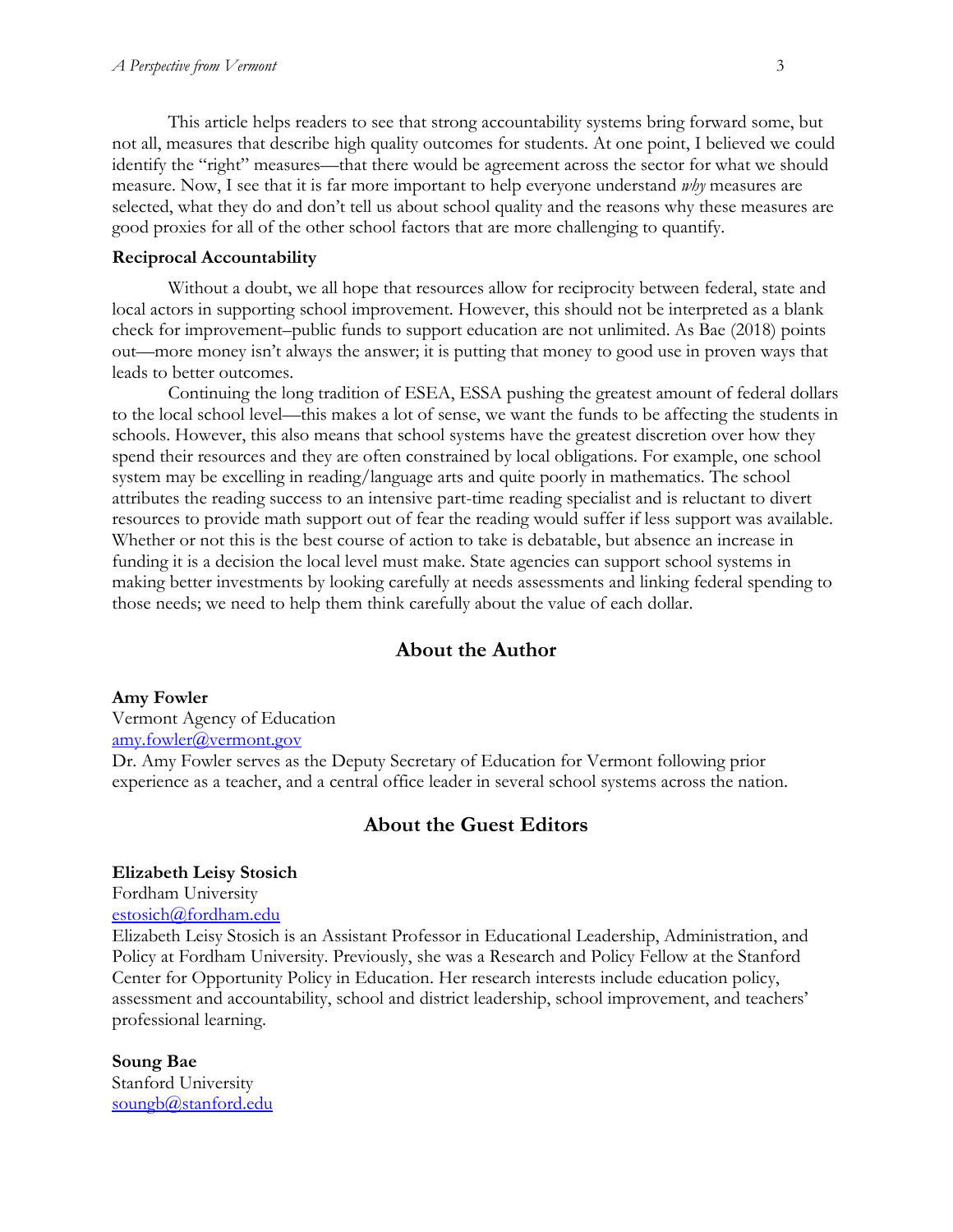Soung Bae is a Senior Learning Specialist and UDL Innovation Studio Manager at the Schwab Learning Center at Stanford University. Formerly, she was a Senior Research and Policy Analyst at the Stanford Center for Opportunity Policy in Education. Her research interests focus on school accountability, student engagement, and designing learning environments that appreciate and support learner variability.

#### **Jon Snyder**

Stanford University [jdsnyder@stanford.edu](mailto:jdsnyder@stanford.edu)

Jon Snyder is the Executive Director of the Stanford Center for Opportunity Policy in Education (SCOPE). His research interests include teacher learning, conditions that support teacher learning, and the relationships between teacher and student learning.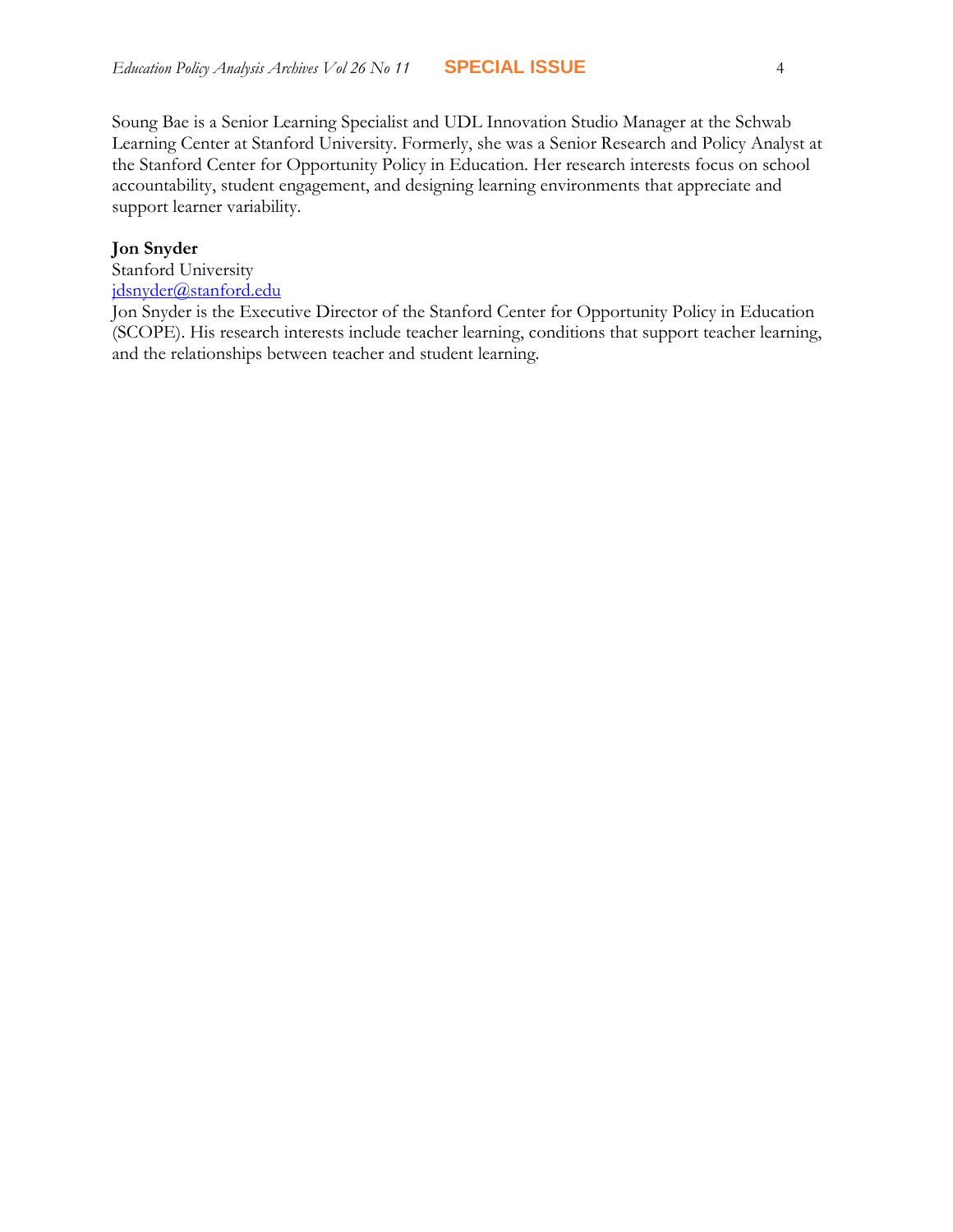# **SPECIAL ISSUE Redesigning Assessment and Accountability**

# education policy analysis archives

Volume 26 Number 11 January 29, 2018 ISSN 1068-2341

☺ SOME RIGHTS RESERVED Readers are free to copy, display, and distribute this article, as long as the work is attributed to the author(s) and **Education Policy Analysis Archives,** it is distributed for noncommercial purposes only, and no alteration or transformation is made in the work. More details of this Creative Commons license are available at

http://creativecommons.org/licenses/by-nc-sa/3.0/. All other uses must be approved by the author(s) or **EPAA**. **EPAA** is published by the Mary Lou Fulton Institute and Graduate School of Education at Arizona State University Articles are indexed in CIRC (Clasificación Integrada de Revistas Científicas, Spain), DIALNET (Spain), [Directory of Open Access Journals,](http://www.doaj.org/) EBSCO Education Research Complete, ERIC, Education Full Text (H.W. Wilson), QUALIS A1 (Brazil), SCImago Journal Rank; SCOPUS, SOCOLAR (China).

Please send errata notes to Audrey Amrein-Beardsley at [Audrey.beardsley@asu.edu](mailto:Audrey.beardsley@asu.edu) 

**Join EPAA's Facebook community** at<https://www.facebook.com/EPAAAAPE> and **Twitter feed** @epaa\_aape.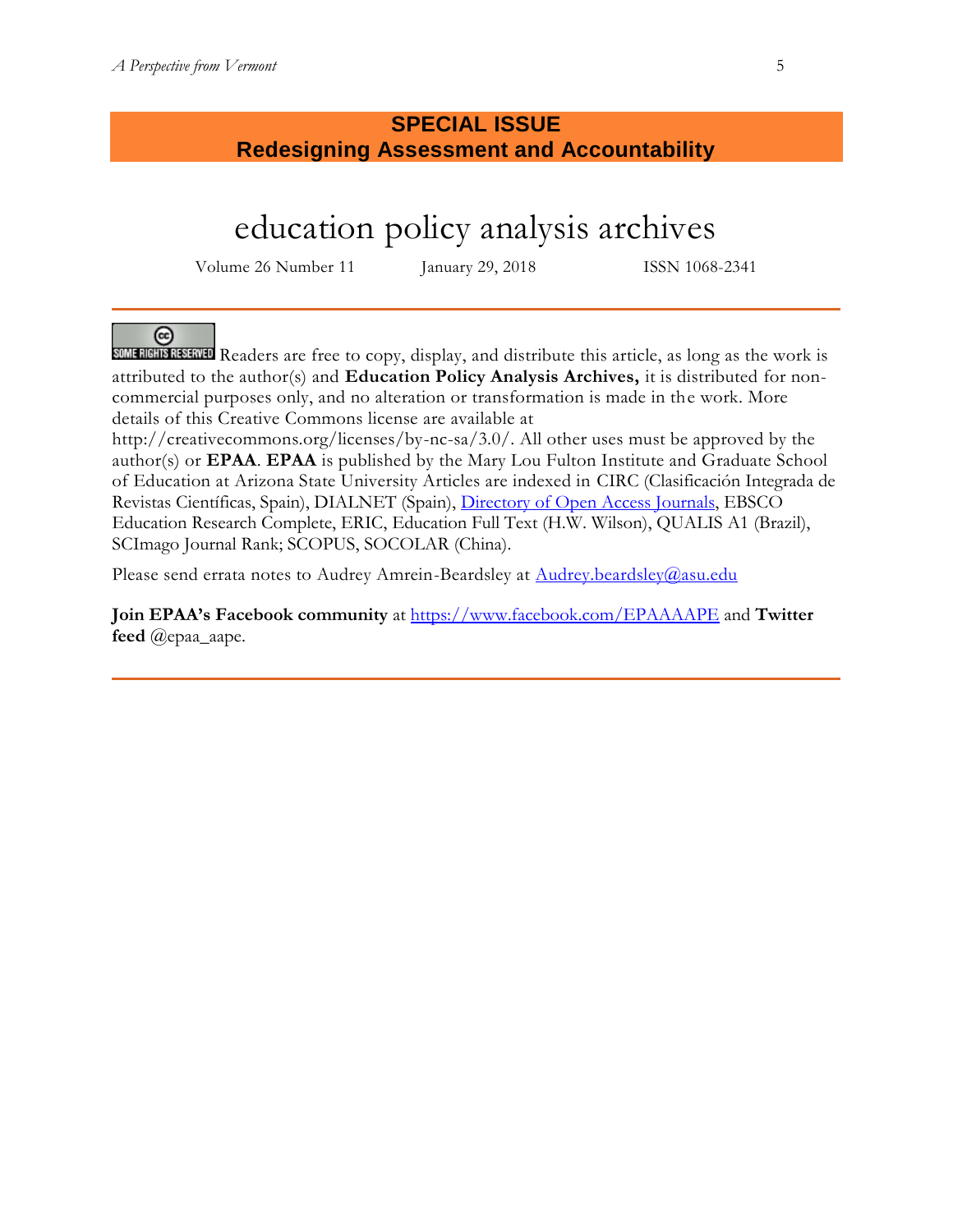# education policy analysis archives editorial board

Lead Editor: **Audrey Amrein-Beardsley** (Arizona State University) Consulting Editor: **Gustavo E. Fischman** (Arizona State University) Associate Editors: **David Carlson, Lauren Harris, Eugene Judson, Mirka Koro-Ljungberg, Scott Marley, Iveta Silova, Maria Teresa Tatto** (Arizona State University)

**Cristina Alfaro** San Diego State University

**Gary Anderson** New York University

**Michael W. Apple** University of Wisconsin, Madison **Jeff Bale** OISE, University of Toronto, Canada **Aaron Bevanot** SUNY Albany **Julian Vasquez Heilig** California

**David C. Berliner** Arizona State University

**Casey Cobb** University of Connecticut

**Arnold Danzig** San Jose State University

**Linda Darling-Hammond**  Stanford University

**Elizabeth H. DeBray** University of Georgia

**Chad d'Entremont** Rennie Center for Education Research & Policy

**John Diamond** University of Wisconsin, Madison

**Matthew Di Carlo** Albert Shanker Institute

**Sherman Dorn** Arizona State University

**Michael J. Dumas** University of California, Berkeley

**Kathy Escamilla** University of Colorado, Boulder

**Melissa Lynn Freeman** Adams State College

**Rachael Gabriel** University of Connecticut

**Amy Garrett Dikkers** University of North Carolina, Wilmington

**Gene V Glass** Arizona State University

**Ronald Glass** University of California, Santa Cruz

**Jacob P. K. Gross** University of Louisville **Eric M. Haas** WestEd **A. G. Rud** Washington State

State University, Sacramento

**Kimberly Kappler Hewitt** University of North Carolina Greensboro **Henry Braun** Boston College **Aimee Howley** Ohio University **Jack Schneider** College of the Holy

**Steve Klees** University of Maryland **Noah Sobe** Loyola University

**Jaekyung Lee S**UNY Buffalo

**Jessica Nina Lester** Indiana University

**Amanda E. Lewis** University of Illinois, Chicago

**Chad R. Lochmiller** Indiana University

**Christopher Lubienski** Indiana University

**Sarah Lubienski** Indiana University **Larisa Warhol**

**William J. Mathis** University of Colorado, Boulder

**Michele S. Moses** University of Colorado, Boulder

**Julianne Moss** Deakin University, Australia

**Sharon Nichols** University of Texas, San Antonio

**Eric Parsons** University of Missouri-Columbia

**Amanda U. Potterton** University of Kentucky

**Susan L. Robertson** Bristol University, UK **Gloria M. Rodriguez**

University of California, Davis

**R. Anthony Rolle** University of Houston

University

**Patricia Sánchez** University of University of Texas, San Antonio

**Janelle Scott** University of California, Berkeley Cross

**Nelly P. Stromquist** University of Maryland

**Benjamin Superfine** University of Illinois, Chicago

**Adai Tefera** Virginia Commonwealth University

**Tina Trujillo** University of California, Berkeley

**Federico R. Waitoller** University of Illinois, Chicago

University of Connecticut

**John Weathers** University of Colorado, Colorado Springs

**Kevin Welner** University of Colorado, Boulder

**Terrence G. Wiley** Center for Applied Linguistics

**John Willinsky**  Stanford University

**Jennifer R. Wolgemuth University of** South Florida

**Kyo Yamashiro** Claremont Graduate University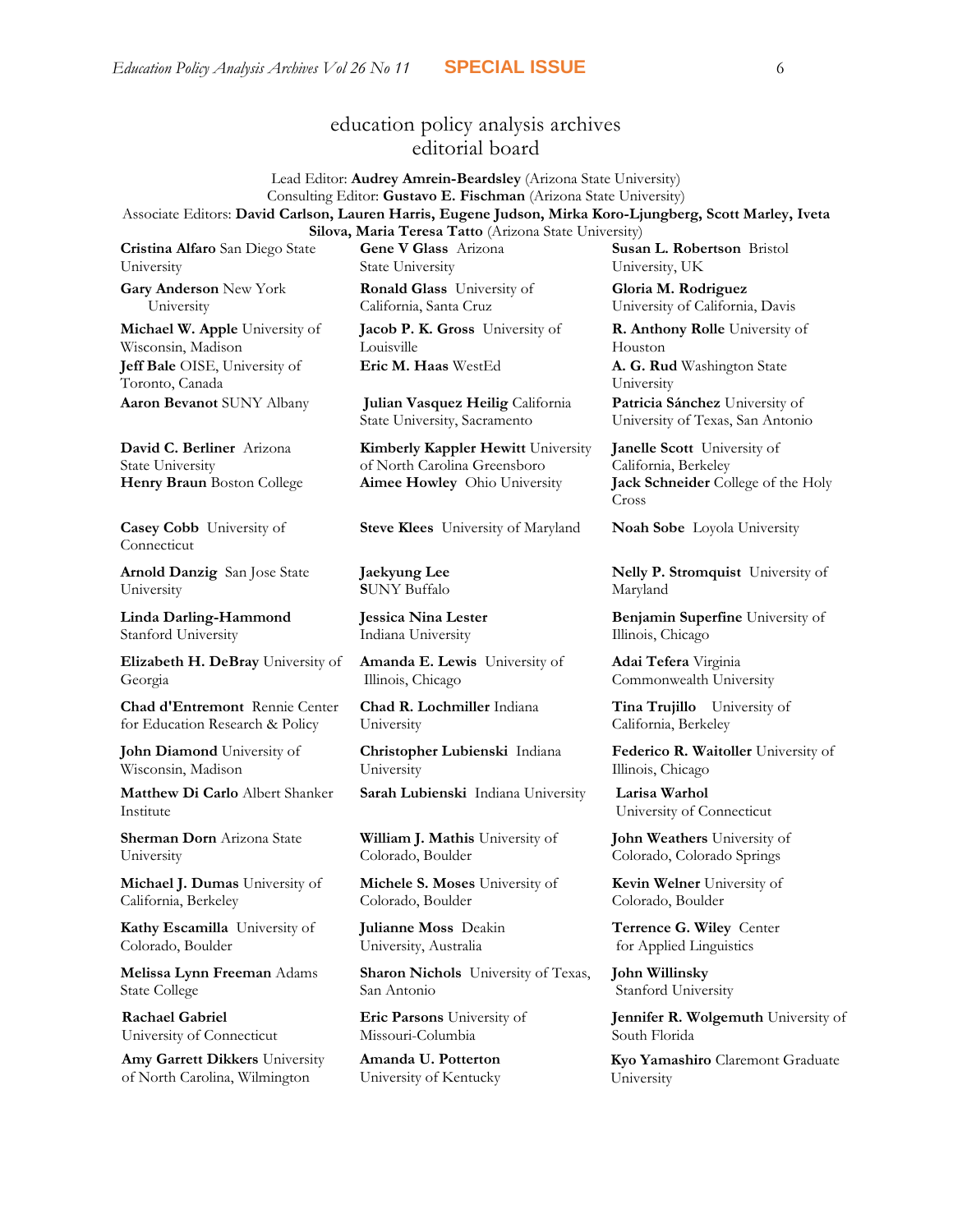# archivos analíticos de políticas educativas consejo editorial

Editor Consultor: **Gustavo E. Fischman** (Arizona State University) Editores Asociados: **Armando Alcántara Santuario** (Universidad Nacional Autónoma de México), **Jason Beech** (Universidad de San Andrés), **Angelica Buendia** (Metropolitan Autonomous University), **Ezequiel Gomez Caride** (Pontificia Universidad Católica Argentina), **Antonio Luzon** (Universidad de Granada), **Angelica Buendia** (Metropolitan Autonomous University), **José Luis Ramírez** (Universidad de Sonora)

| Claudio Almonacid<br>Universidad Metropolitana de                                                 | Juan Carlos González Faraco<br>Universidad de Huelva, España                                                           | Miriam Rodríguez Vargas<br>Universidad Autónoma de                                                          |
|---------------------------------------------------------------------------------------------------|------------------------------------------------------------------------------------------------------------------------|-------------------------------------------------------------------------------------------------------------|
| Ciencias de la Educación, Chile<br>Miguel Angel Arias Ortega<br>Universidad Autónoma de la Ciudad | María Clemente Linuesa<br>Universidad de Salamanca, España                                                             | Tamaulipas, México<br>José Gregorio Rodríguez<br>Universidad Nacional de Colombia,                          |
| de México<br>Xavier Besalú Costa                                                                  |                                                                                                                        | Colombia                                                                                                    |
| Universitat de Girona, España                                                                     | <b>Jaume Martínez Bonafé</b><br>Universitat de València, España                                                        | Mario Rueda Beltrán Instituto de<br>Investigaciones sobre la<br>Universidad y la Educación,<br>UNAM, México |
| Xavier Bonal Sarro Universidad<br>Autónoma de Barcelona, España                                   | Alejandro Márquez Jiménez<br>Instituto de Investigaciones sobre<br>la Universidad y la Educación,                      | José Luis San Fabián Maroto<br>Universidad de Oviedo,<br>España                                             |
|                                                                                                   | UNAM, México                                                                                                           |                                                                                                             |
| Antonio Bolívar Boitia Universidad<br>de Granada, España                                          | María Guadalupe Olivier Tellez,<br>Universidad Pedagógica Nacional,<br>México                                          | Jurjo Torres Santomé,<br>Universidad de la Coruña, España                                                   |
| José Joaquín Brunner Universidad<br>Diego Portales, Chile                                         | Miguel Pereyra Universidad de<br>Granada, España                                                                       | Yengny Marisol Silva Laya<br>Universidad Iberoamericana,<br>México                                          |
| Damián Canales Sánchez Instituto<br>Nacional para la Evaluación de la<br>Educación, México        | Mónica Pini Universidad Nacional<br>de San Martín, Argentina                                                           | Ernesto Treviño Ronzón<br>Universidad Veracruzana, México                                                   |
| Gabriela de la Cruz Flores<br>Universidad Nacional Autónoma de<br>México                          | <b>Omar Orlando Pulido Chaves</b><br>Instituto para la Investigación<br>Educativa y el Desarrollo<br>Pedagógico (IDEP) | Ernesto Treviño Villarreal<br>Universidad Diego Portales<br>Santiago, Chile                                 |
| <b>Marco Antonio Delgado Fuentes</b>                                                              | Paula Razquin Universidad de                                                                                           | Antoni Verger Planells                                                                                      |

San Andrés, Argentina

**[Marco Antonio Delgado Fuentes](javascript:openRTWindow()** Universidad Iberoamericana, México

**[Inés Dussel](javascript:openRTWindow()**, DIE-CINVESTAV, México

**[Antoni Verger Planells](javascript:openRTWindow()** Universidad Autónoma de Barcelona, España